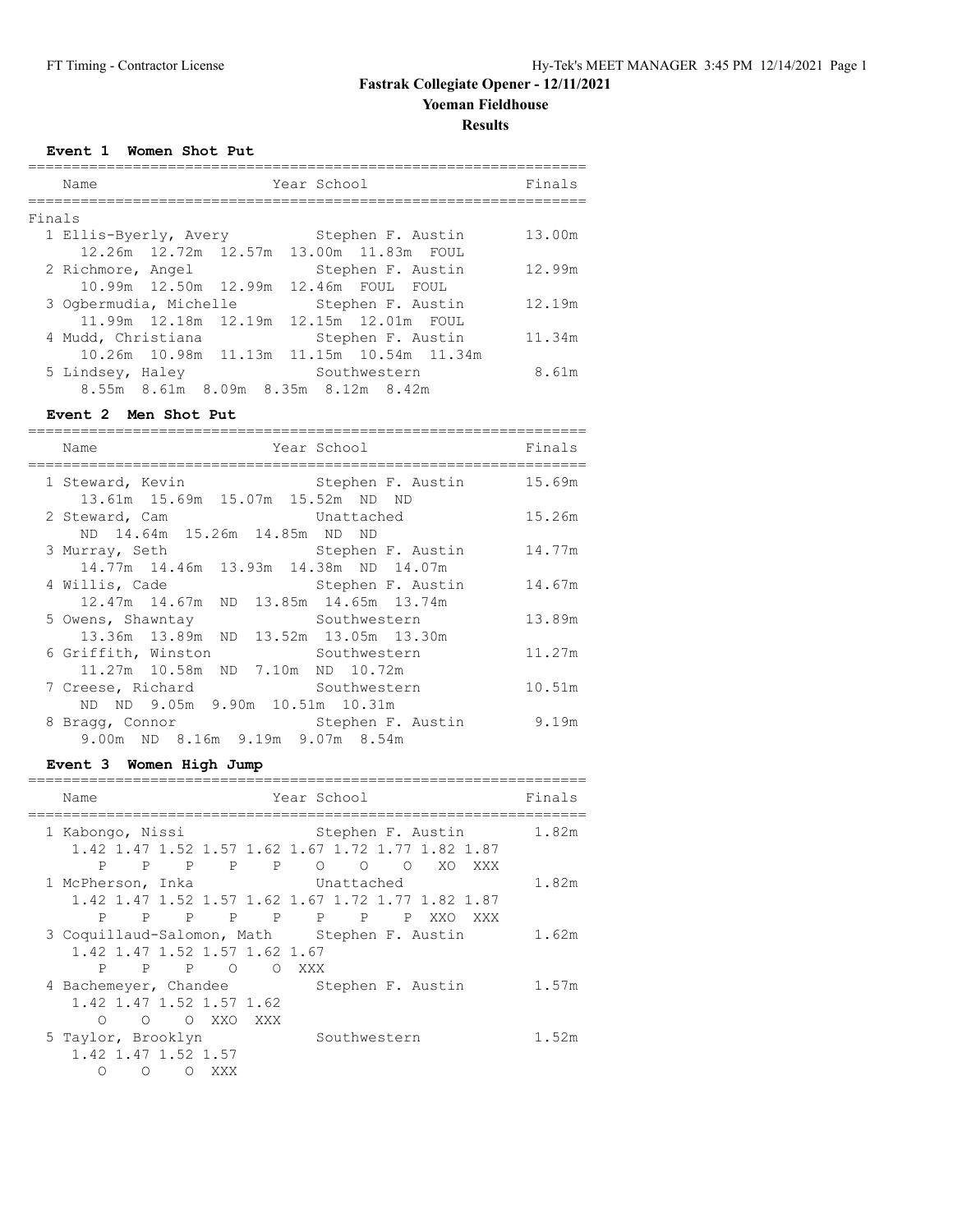**Results**

## **Event 4 Men High Jump**

| Name                                             | Year School                               | Finals |
|--------------------------------------------------|-------------------------------------------|--------|
|                                                  |                                           |        |
| 1 Parsee, Camdyn                                 | Prairie View                              | 2.00m  |
| 1.70 1.75 1.80 1.85 1.90 1.95 2.00 2.06          |                                           |        |
| P P P P P O XXO XXX                              |                                           |        |
| 2 Crawford-Wallis, Nathan Prairie View           |                                           | J1.95m |
| 1.70 1.75 1.80 1.85 1.90 1.95 2.00               |                                           |        |
| P P P O O O XXX                                  |                                           |        |
| 3 Jackson, Elijah Mamar                          |                                           | J1.95m |
| 1.70 1.75 1.80 1.85 1.90 1.95 2.00               |                                           |        |
| P P P O O XXO XXX                                |                                           |        |
| 4 Abulu, Oseyi                                   | Prairie View                              | J1.95m |
| 1.70 1.75 1.80 1.85 1.90 1.95 2.00               |                                           |        |
| P P P O XO XXO XXX                               |                                           |        |
|                                                  | 5 Philips, Andrew Stephen F. Austin 1.90m |        |
| 1.70 1.75 1.80 1.85 1.90 1.95                    |                                           |        |
| P P O O XO XXX                                   |                                           |        |
| 6 Olaiye, Ezekiel <b>Example 19 Prairie View</b> |                                           | J1.85m |
| 1.70 1.75 1.80 1.85 1.90                         |                                           |        |
| P P O O XXX                                      |                                           |        |
| 7 Pullins, Joshua                                | Southwestern                              | J1.85m |
| 1.70 1.75 1.80 1.85 1.90                         |                                           |        |
| P P XXO XXO XXX                                  |                                           |        |
| 8 Havard, Ladorian                               | Prairie View                              | 1.75m  |
| 1.70 1.75 1.80                                   |                                           |        |
| $\Omega$<br>O XXX                                |                                           |        |

## **Event 5 Women Long Jump**

| Name                                                | Year School          | Finals H# |                |
|-----------------------------------------------------|----------------------|-----------|----------------|
|                                                     |                      |           |                |
| 1 Fuentes, Thelma <b>East Conventsed</b> Unattached |                      | 5.86m 2   |                |
| 5.64m 5.86m 5.74m FOUL 5.86m 5.71m                  |                      |           |                |
| 2 Heard, Mia                                        | Prairie View 5.83m 2 |           |                |
| 5.83m 5.34m 5.74m 5.36m 5.46m 5.40m                 |                      |           |                |
| 3 Richmore, Angel Stephen F. Austin                 |                      | $5.68m$ 1 |                |
| 5.52m 5.31m FOUL 5.45m 5.68m 5.56m                  |                      |           |                |
| 3 Eelma, Parl<br><b>Example 1</b> Lamar             |                      | 5.68m 2   |                |
| 5.46m 5.54m 5.68m 5.60m 5.44m 5.47m                 |                      |           |                |
| 5 Roberts, Kaizha Mante View                        |                      | 5.61m 2   |                |
| 5.56m 5.61m 5.59m 5.38m 5.54m FOUL                  |                      |           |                |
| 6 Turk, India                                       | Prairie View         | 5.60m 2   |                |
| FOUL FOUL 5.60m 5.50m FOUL FOUL                     |                      |           |                |
| 7 Harris, Aolani (Carl Stephen F. Austin            |                      | $5.52m$ 2 |                |
| 5.39m 5.47m FOUL 5.52m 5.22m 5.28m                  |                      |           |                |
| 8 Pavesi, Lucrezia and Lamar                        |                      | $5.33m$ 1 |                |
| FOUL 5.33m 5.03m 3.65m 4.90m FOUL                   |                      |           |                |
| 9 Ellis-Byerly, Avery Stephen F. Austin             |                      | 5.25m     | $\mathbf{1}$   |
| 5.01m 5.07m 5.24m 4.85m FOUL 5.25m                  |                      |           |                |
| 10 King, Devynn and Brairie View                    |                      | 5.22m     | $\overline{2}$ |
| 5.16m 5.22m 5.11m                                   |                      |           |                |
| 11 Mudd, Christiana (Charles Stephen F. Austin      |                      | $5.13m$ 1 |                |
| 5.00m 5.13m 5.11m                                   |                      |           |                |
| 11 Segura, Alexandria bur Lady of                   |                      | $5.13m$ 2 |                |
| 5.13m  4.99m  4.94m                                 |                      |           |                |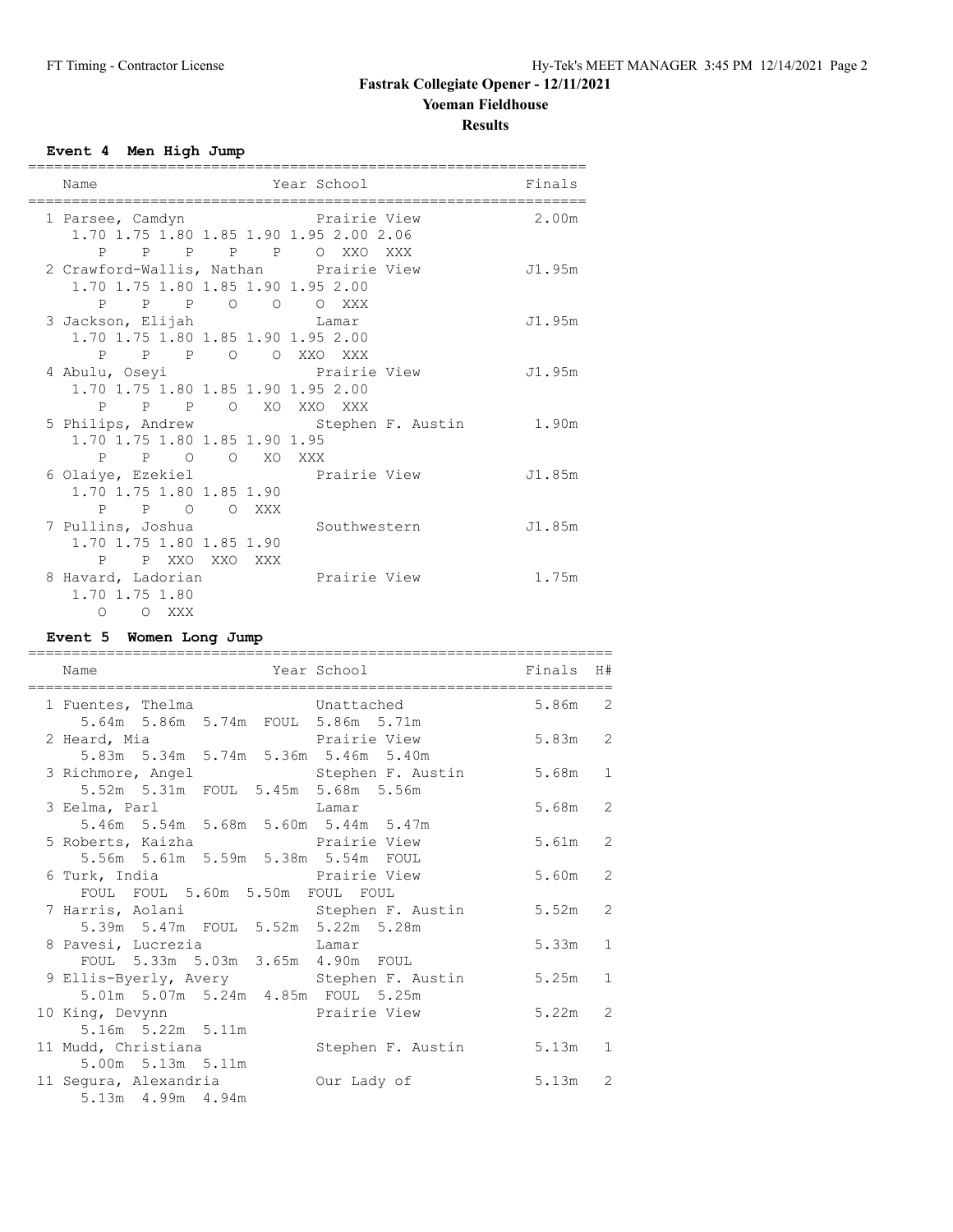**Results**

| Event 5 Women Long Jump                                            |              |           |                |
|--------------------------------------------------------------------|--------------|-----------|----------------|
| 13 Buenaneuva Saleme, Maria                                        | Lamar        | $5.12m$ 1 |                |
| 4.92m 4.88m 5.12m<br>13 Martin, Chase                              | Unattached   | 5.12m     | 2              |
| 5.12m  4.95m  FOUL<br>15 Bluntson, Cheyanne                        | Southwestern | 5.09m     | $\overline{1}$ |
| 5.09m  4.94m  FOUL                                                 |              |           |                |
| 16 Smith, Kennedy                                                  | Prairie View | 5.02m     | 2              |
| FOUL 5.02m FOUL<br>17 Pineda, Audren                               | Our Lady of  | 4.93m     | 1              |
| $4.66m$ $4.93m$ $4.51m$<br>18 Mott, Shinyah<br>4.75m  4.89m  4.74m | Southwestern | 4.89m     | $\overline{1}$ |
| 19 Mollinedo, Maria Fernand<br>4.81m  4.78m  4.69m                 | Unattached   | 4.81m     | $\overline{1}$ |
| 20 Parker, Makhayla<br>4.49m  4.55m  FOUL                          | Our Lady of  | 4.55m     | 1              |

### **Event 6 Men Long Jump**

| Name                                                                         | <b>Example 2</b> Year School <b>Example 2</b> School <b>Primals</b> |           | H#             |
|------------------------------------------------------------------------------|---------------------------------------------------------------------|-----------|----------------|
| Lamar<br>1 Tate, Kenson<br>FOUL 6.76m 7.26m 6.87m 7.43m 7.49m                |                                                                     | 7.49m 2   |                |
| 2 Crawford-Wallis, Nathan Prairie View                                       |                                                                     | $7.19m$ 2 |                |
| 6.86m FOUL 7.19m PASS PASS PASS                                              |                                                                     |           |                |
| 3 Moffett, Malik                                                             | Unattached                                                          | 7.15m 2   |                |
| 6.78m 7.15m 7.12m 7.01m 7.12m 7.09m                                          |                                                                     |           |                |
| 4 Noble, Sheldon                                                             | Stephen F. Austin                                                   | 6.92m     | 1              |
| 6.54m 6.80m 6.92m 6.74m 6.78m PASS                                           |                                                                     |           |                |
| 5 Munoz, Antonio                                                             | Lamar                                                               | 6.83m     | 2              |
| 6.72m 6.65m 6.83m 6.59m 6.74m 6.26m                                          |                                                                     |           |                |
| 6 Ewulo, Jonathan                                                            | Prairie View                                                        | 6.71m     | 2              |
| 6.71m FOUL FOUL                                                              |                                                                     |           |                |
| 7 Orr, Dushon                                                                | Stephen F. Austin                                                   | 6.60m     | 2              |
| 6.25m 6.31m 6.60m 6.38m 6.48m 6.47m                                          |                                                                     |           |                |
| 8 Lewis, De'Jon                                                              | Our Lady of                                                         | 6.58m     | $\mathbf{1}$   |
| 6.46m 6.20m 6.30m 6.36m 6.58m 6.53m                                          |                                                                     |           |                |
| 9 Wilhoit, Tristian Stephen F. Austin<br>6.18m 6.36m 6.53m 6.48m 6.41m 6.23m |                                                                     | 6.53m     | $\mathbf{1}$   |
|                                                                              |                                                                     |           |                |
| 10 Marshall, Camryn<br>6.42m 6.00m 6.11m 6.17m 6.09m 6.21m                   |                                                                     | 6.42m     | $\mathbf{1}$   |
|                                                                              |                                                                     | 6.27m     | 2              |
| 11 Johnson, Zakell<br>$6.10m$ FOUL $6.27m$                                   | Lamar                                                               |           |                |
| 12 Allen, Jaden                                                              | Unattached                                                          | 6.24m     | $\overline{2}$ |
| 6.24m FOUL 6.07m                                                             |                                                                     |           |                |
| 13 Littleton, Nehemiah                                                       | Our Lady of                                                         | 6.07m     | $\mathbf{1}$   |
| $6.07m$ 5.86m $6.01m$                                                        |                                                                     |           |                |
| 14 Blacknall, Montrell                                                       | Southwestern                                                        | 6.06m     | $\mathbf{1}$   |
| 5.88m 6.06m 6.02m                                                            |                                                                     |           |                |
| 15 Ngare, Jeffrey                                                            | Unattached                                                          | 5.87m     | $\overline{2}$ |
| FOUL 5.87m 5.63m                                                             |                                                                     |           |                |
| 16 Gordon, Tamaj                                                             | Our Lady of                                                         | 5.78m     | $\mathbf{1}$   |
| 5.78m 5.59m 5.57m                                                            |                                                                     |           |                |
| 17 Griffith, Winston                                                         | Southwestern                                                        | 5.52m     | $\mathbf{1}$   |
| 5.52m 5.49m 5.46m                                                            |                                                                     |           |                |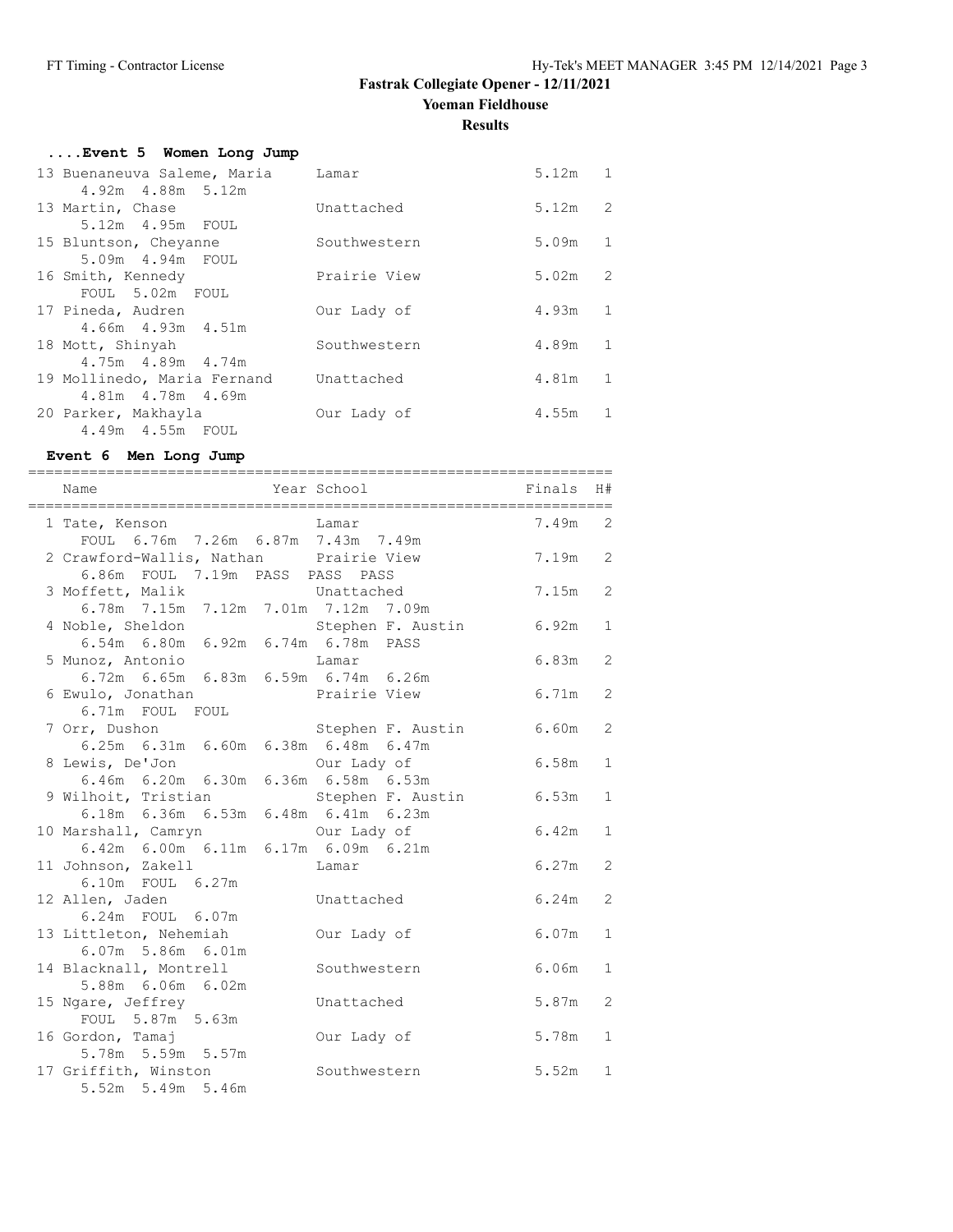**Yoeman Fieldhouse**

#### **Results**

 $5.52m$  1

## **....Event 6 Men Long Jump**

| 17 Tava, Tanaka |  | Unattached                        |  |
|-----------------|--|-----------------------------------|--|
|                 |  | FOUL 5.47m FOUL 5.52m 5.49m 5.46m |  |

## **Event 7 Women Pole Vault**

| Name                                                                  |          |       |                            | Year School |       |                         |       | Finals |            |      |
|-----------------------------------------------------------------------|----------|-------|----------------------------|-------------|-------|-------------------------|-------|--------|------------|------|
| 1 Ellis, Erica                                                        |          |       |                            |             |       | Stephen F. Austin 4.41m |       |        |            |      |
| 2.14 2.45 2.60 2.75 2.90 3.05 3.20 3.35 3.50 3.65 3.80 3.95 4.12 4.41 |          |       |                            |             |       |                         |       |        |            |      |
| P                                                                     |          |       | P P P P P P P P P P P O    |             |       |                         |       |        | $\circ$    | - XO |
| 2 Floerke, Riley Stephen F. Austin 4.12m                              |          |       |                            |             |       |                         |       |        |            |      |
| 2.14 2.45 2.60 2.75 2.90 3.05 3.20 3.35 3.50 3.65 3.80 3.95 4.12 4.41 |          |       |                            |             |       |                         |       |        |            |      |
|                                                                       |          |       | P P P P P P P P P P P O XO |             |       |                         |       |        | $\bigcirc$ | XXX  |
| 3 Guy, Maci                                                           |          |       |                            |             |       | Prairie View            | 3.05m |        |            |      |
| 2.14 2.45 2.60 2.75 2.90 3.05 3.20                                    |          |       |                            |             |       |                         |       |        |            |      |
|                                                                       |          |       | P P P P XO                 |             | O XXX |                         |       |        |            |      |
| 4 Tate, Jacari                                                        |          |       | Prairie View               |             |       |                         |       | 2.90m  |            |      |
| 2.14 2.45 2.60 2.75 2.90 3.05                                         |          |       |                            |             |       |                         |       |        |            |      |
| P                                                                     |          |       | P O XO XO XXX              |             |       |                         |       |        |            |      |
| 5 Beecham, Aliya                                                      |          |       | Prairie View               |             |       |                         |       | 2.60m  |            |      |
| 2.14 2.45 2.60 2.75                                                   |          |       |                            |             |       |                         |       |        |            |      |
| 0                                                                     | $\Omega$ | O XXX |                            |             |       |                         |       |        |            |      |

## **Event 8 Men Pole Vault**

| Name             |                               |  | Year School                                                                                                                                                             | Finals |
|------------------|-------------------------------|--|-------------------------------------------------------------------------------------------------------------------------------------------------------------------------|--------|
| 1 Ellis, Branson |                               |  | Unattached and the United States of the United States of the United States of the United States of the United<br>3.05 3.20 3.35 3.66 3.81 4.58 5.01 5.19 5.34 5.41 5.55 | 5.34m  |
| P                |                               |  | PPPPPPPPPXXOPXXX                                                                                                                                                        |        |
|                  |                               |  | 2 Gilfillan, Gabe 6. Stephen F. Austin 5.19m<br>3.05 3.20 3.35 3.66 3.81 4.58 5.01 5.19 5.34                                                                            |        |
|                  |                               |  | P P P P P P O XO XXX                                                                                                                                                    |        |
|                  |                               |  | 3 Moseley, Zachary <b>Example 19 Prairie View</b>                                                                                                                       | J3.81m |
|                  | 3.05 3.20 3.35 3.66 3.81 4.58 |  |                                                                                                                                                                         |        |
|                  | P P P O O XXX                 |  |                                                                                                                                                                         |        |
|                  |                               |  | 4 Havard, Ladorian Margarette View                                                                                                                                      | J3.81m |
|                  | 3.05 3.20 3.35 3.66 3.81 4.58 |  |                                                                                                                                                                         |        |
|                  | P P O O XXO XXX               |  |                                                                                                                                                                         |        |
|                  |                               |  | 5 Robinson, DeAudrick brairie View                                                                                                                                      | J3.66m |
|                  | 3.05 3.20 3.35 3.66 3.81      |  |                                                                                                                                                                         |        |
|                  | O PXXO XOXXX                  |  |                                                                                                                                                                         |        |
| 6 Bragg, Connor  |                               |  | Stephen F. Austin J3.66m                                                                                                                                                |        |
|                  | 3.05 3.20 3.35 3.66 3.81      |  |                                                                                                                                                                         |        |
|                  | XO O XO XXO XXX               |  |                                                                                                                                                                         |        |
| -- Smith, Dalton |                               |  | Unattached                                                                                                                                                              | NH     |
|                  | 3.05 3.20 3.35 3.66 3.81 4.58 |  |                                                                                                                                                                         |        |
| P                | PPPPPXXX                      |  |                                                                                                                                                                         |        |

### **Event 9 Women Weight Throw**

| Name |                        |                            | Year School |  |                   | Finals |
|------|------------------------|----------------------------|-------------|--|-------------------|--------|
|      | 1 Ogbermudia, Michelle |                            |             |  | Stephen F. Austin | 17.22m |
| ND.  |                        | ND 14.40m 16.43m 17.22m ND |             |  |                   |        |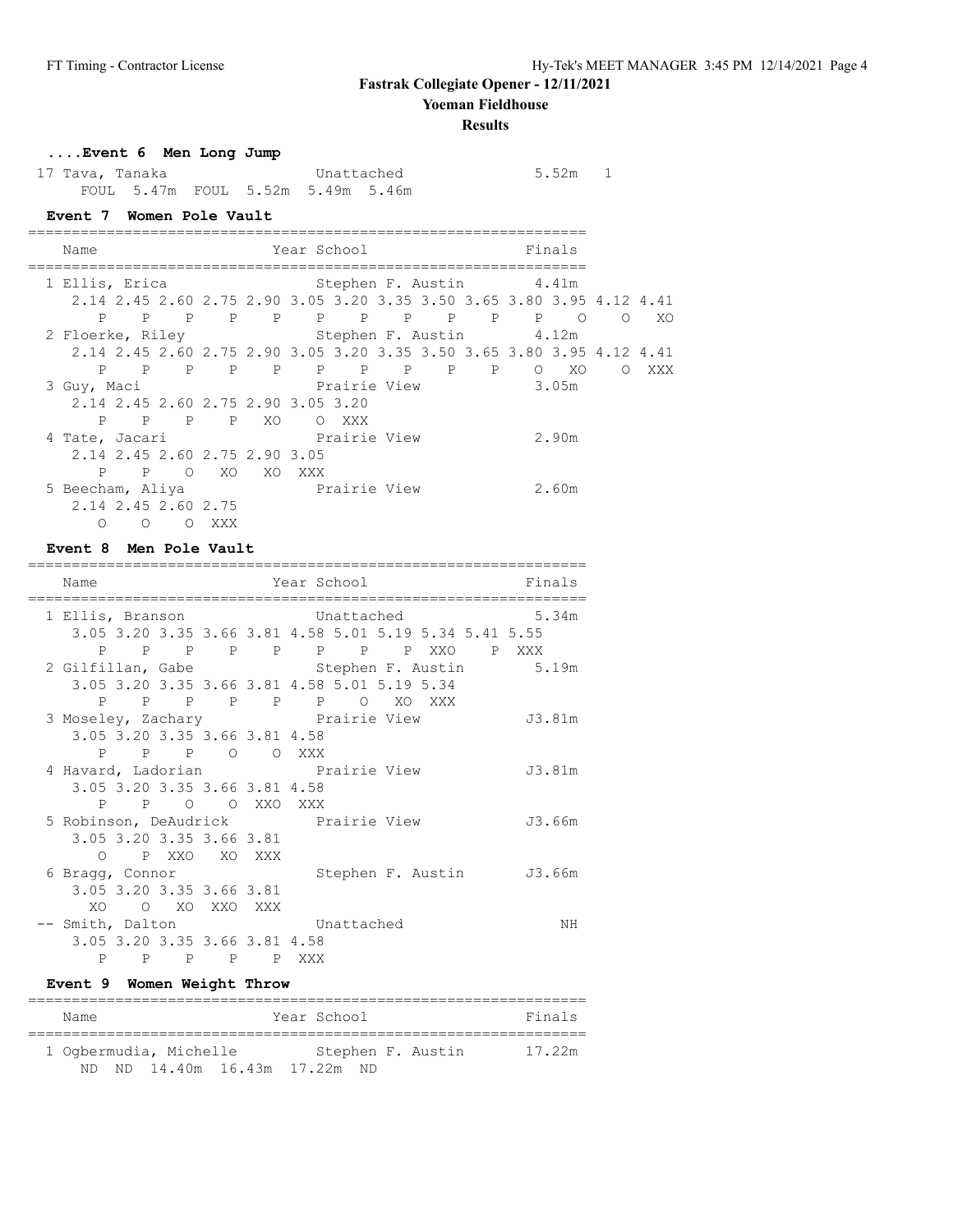**Yoeman Fieldhouse**

#### **Results**

## **....Event 9 Women Weight Throw**

| 2 Lindsey, Haley |  |                                      | Southwestern |  |  |  |  |
|------------------|--|--------------------------------------|--------------|--|--|--|--|
|                  |  | 6.92m 9.83m 9.94m 9.64m 10.61m 9.14m |              |  |  |  |  |

## **Event 10 Men Weight Throw**

| Name                                      | Year School       | Finals |
|-------------------------------------------|-------------------|--------|
| 1 Steward, Kevin                          | Stephen F. Austin | 17.18m |
| 14.55m 15.47m 15.51m 16.01m 15.60m 17.18m |                   |        |
| 2 Steward, Cam                            | Unattached        | 16.73m |
| 16.11m 16.25m 16.73m ND ND 16.33m         |                   |        |
| 3 Elijah, Kayson                          | Stephen F. Austin | 16.06m |
| 14.53m ND ND 16.06m 14.52m 13.59m         |                   |        |
| 4 Cote, Jacob                             | Stephen F. Austin | 15.66m |
| ND ND 12.21m 15.66m 14.79m 15.02m         |                   |        |
| 5 Jackson-Rubio, Darius Prairie View      |                   | 14.98m |
| 13.57m ND 14.40m 14.42m ND 14.98m         |                   |        |
| 6 Jones, Relon                            | Prairie View      | 14.58m |
| 13.64m 14.58m 13.37m ND ND ND             |                   |        |
| 7 Murray, Seth                            | Stephen F. Austin | 14.49m |
| 13.66m 14.38m 14.24m 14.49m 14.42m 14.34m |                   |        |

## **Event 11 Women Triple Jump**

| Name                                                                               | Year School in the School and the School and School                                             | Finals |
|------------------------------------------------------------------------------------|-------------------------------------------------------------------------------------------------|--------|
| 1 Fuentes, Thelma<br>FOUL 12.58m 12.86m 12.56m 12.68m 12.42m                       | Unattached                                                                                      | 12.86m |
| 2 Turk, India<br>12.39m  12.68m  12.24m  FOUL  12.38m  FOUL                        | Prairie View                                                                                    | 12.68m |
| 3 Jackson, Arajanee Mamar<br>11.25m FOUL 11.74m 11.99m FOUL FOUL                   |                                                                                                 | 11.99m |
| 4 Anderson, Savoria and Prairie View<br>11.29m  11.55m  11.54m  FOUL  FOUL  11.66m |                                                                                                 | 11.66m |
|                                                                                    | 5 Mucker, Chardon <b>Example Prairie View</b><br>11.03m  11.18m  10.97m  11.31m  11.58m  11.65m | 11.65m |
| 6 King, Devynn<br>FOUL 11.24m FOUL 11.05m 11.18m FOUL                              | Prairie View                                                                                    | 11.24m |
| 7 Mollinedo, Maria Fernand Unattached<br>FOUL 10.51m FOUL 10.32m 10.74m FOUL       |                                                                                                 | 10.74m |
| -- Manning, Chrystal Contrached<br>FOUL FOUL FOUL                                  |                                                                                                 | FOUL   |
| -- Milton, Diamond<br>FOUL FOUL FOUL                                               | Lamar                                                                                           | FOUL   |
|                                                                                    |                                                                                                 |        |

### **Event 12 Men Triple Jump**

| Name                                               | Year School               | Finals |
|----------------------------------------------------|---------------------------|--------|
| 1 Crawford-Wallis, Nathan<br>FOUL FOUL 15.29m PASS | Prairie View<br>PASS PASS | 15.29m |
| -- Blacknall, Montrell<br>FOUL FOUL FOUL           | Southwestern              | FOUL   |
| -- Pullins, Joshua<br>FOUL.<br>FOUL.<br>FOUL.      | Southwestern              | FOUL.  |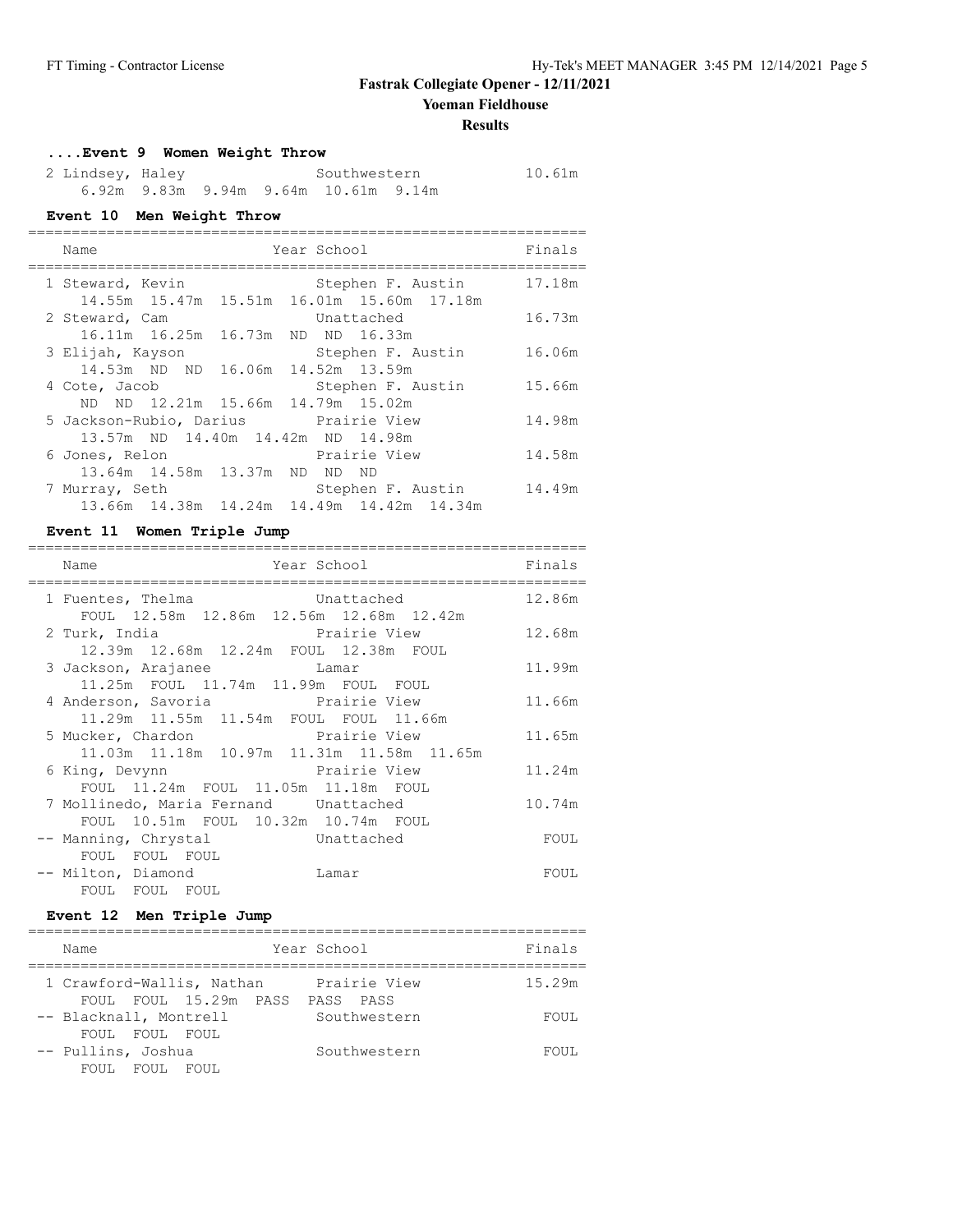## **....Event 12 Men Triple Jump**

| -- Parker, Keaton                                  | Stephen F. Austin | FOUL |
|----------------------------------------------------|-------------------|------|
| FOUL FOUL FOUL<br>-- Lewis, De'Jon                 | Our Lady of       | FOUL |
| FOUL FOUL FOUL<br>-- Wolf, Patrick                 | Lamar             | FOUL |
| FOUL FOUL FOUL                                     | Prairie View      |      |
| -- Johnson, Nick<br>FOUL FOUL FOUL                 |                   | FOUL |
| -- Marshall, Camryn<br>FOUL<br>FOUL<br><b>FOUL</b> | Our Lady of       | FOUL |

#### **Event 13 Women 1 Mile Run**

| Name                 | Year School  | Finals  |
|----------------------|--------------|---------|
| 1 Murphy, Dinah      | Prairie View | 5:14.98 |
| 2 Devereaux, Sydney  | Prairie View | 5:17.67 |
| 3 Sifuentes, Nadia   | Our Lady of  | 5:18.91 |
| 4 Devereaux, Shelby  | Prairie View | 5:42.77 |
| 5 Garnett, Jourdan   | Prairie View | 5:48.23 |
| 6 Broussard, Lindsey | Our Lady of  | 6:09.17 |
| 7 Zuniga, Viridiana  | Our Lady of  | 6:25.05 |
| 8 Almaquer, Yahaira  | Southwestern | 6:39.58 |

### **Event 14 Men 1 Mile Run**

| Name                            | Year School       | Finals  | H#             |
|---------------------------------|-------------------|---------|----------------|
|                                 |                   |         | 2              |
| 1 Zarate, Jose                  | Our Lady of       | 4:18.65 |                |
| 2 Rodriquez, Nathaniel          | Our Lady of       | 4:27.31 | 2              |
| 3 Ramirez, Hendrick             | Our Lady of       | 4:33.17 | 2              |
| 4 Gonzales, Joseph              | Our Lady of       | 4:34.43 | 2              |
| 5 Hernandez, JC                 | Our Lady of       | 4:34.85 | $\overline{2}$ |
| 6 Dean, Travis                  | Unattached        | 4:37.79 | $\overline{c}$ |
| 7 Martinez, Isaac               | Our Lady of       | 4:46.51 | 2              |
| 8 Puente, Hector                | Our Lady of       | 4:46.88 | $\mathbf{1}$   |
| 9 Moran, Diego                  | Our Lady of       | 4:48.15 | $\mathbf{1}$   |
| 10 Rios, Robert                 | Our Lady of       | 4:55.44 | $\mathbf{1}$   |
| 11 Bustamante, Antonio          | Our Lady of       | 4:58.83 | $\mathbf{1}$   |
| 12 Searls, Trevor               | Southwestern      | 5:02.96 | $\mathbf{1}$   |
| 13 Saine, John                  | Southwestern      | 5:13.33 | $\mathbf{1}$   |
| Event 15 Women 60 Meter Hurdles |                   |         |                |
|                                 |                   |         |                |
| Name                            | Year School       | Prelims | H#             |
|                                 |                   |         |                |
| Preliminaries                   |                   |         |                |
| 1 Guillaume, Mathilde           | Stephen F. Austin | 8.680 1 |                |
| 2 Johnson, Kavli                | Lamar             | 8.9902  |                |

| 2 Johnson, Kayli      | Lamar             | 8.990 2    |
|-----------------------|-------------------|------------|
| 3 Eelma, Parl         | Lamar             | 9.070 3    |
| 4 Taylor, Morgan      | Stephen F. Austin | $8.78q$ 1  |
| 5 Ellis, Dominique    | Prairie View      | $8.89q$ 1  |
| 6 Martin, Chase       | Unattached        | $9.00q$ 2  |
| 7 Ellis-Byerly, Avery | Stephen F. Austin | 9.12 $q$ 3 |
| 8 Byias, Erykah       | Prairie View      | $9.31q$ 3  |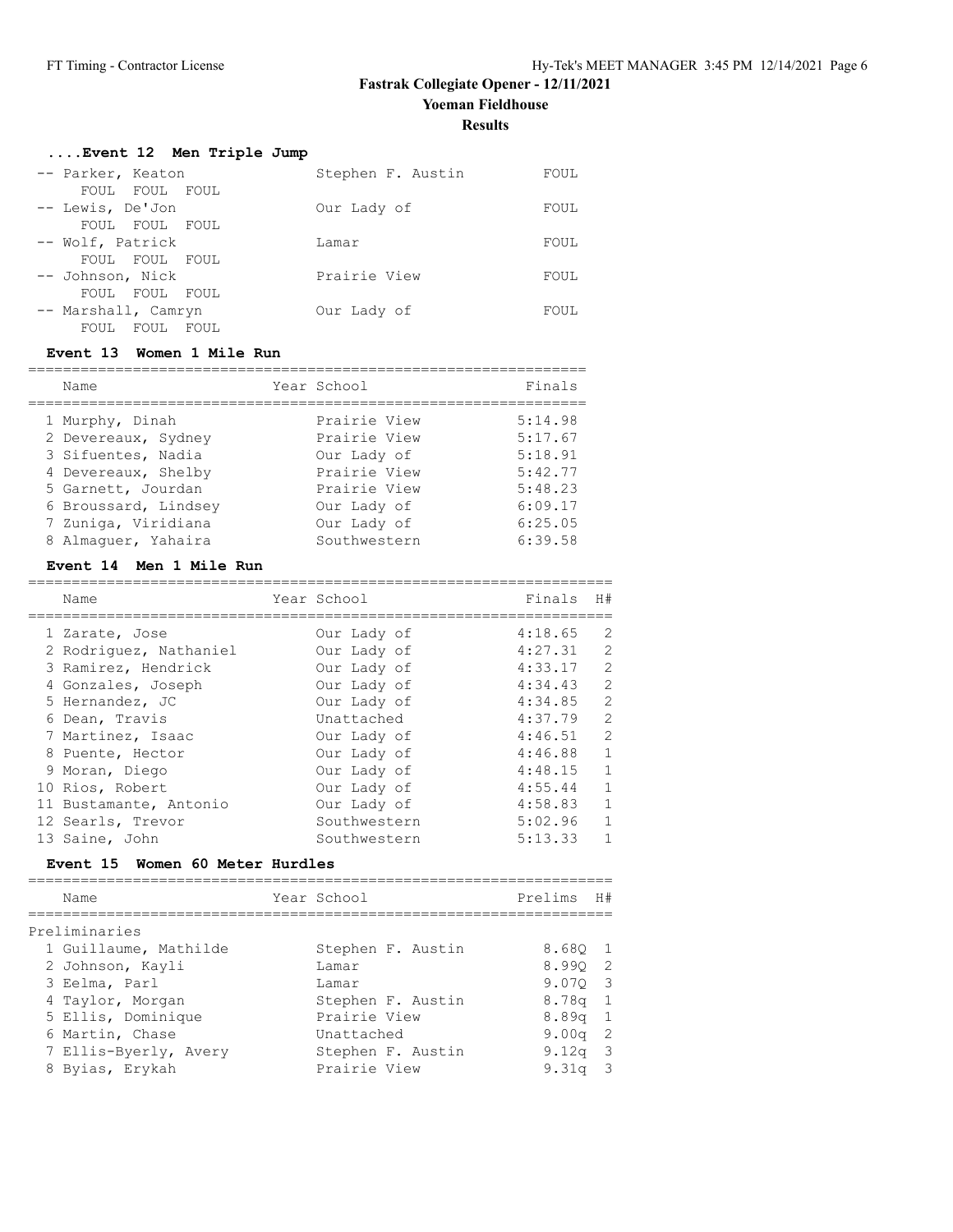## **....Event 15 Women 60 Meter Hurdles** 9 Mudd, Christiana Stephen F. Austin 9.34 3 10 Bachemeyer, Chandee Stephen F. Austin 9.40 3 11 Buenaneuva Saleme, Maria Lamar 9.47 1 12 Richmore, Angel Stephen F. Austin 9.68 3 13 Smith, Kennedy **Prairie View 13 Smith, Kennedy** 14 Garza, Brianna and Southwestern 10.67 1 15 Hensley, Alexandra Southwestern 11.01 2 16 Cox, Shaylee Southwestern 11.07 1

#### **Event 15 Women 60 Meter Hurdles**

#### ================================================================ Name Year School Finals ================================================================ Finals 1 Guillaume, Mathilde Stephen F. Austin 8.74 2 Ellis, Dominique Prairie View 8.82 3 Johnson, Kayli Lamar 8.84 4 Taylor, Morgan Stephen F. Austin 8.86 5 Eelma, Parl Lamar 9.00 8.994 6 Martin, Chase Unattached 9.00 9.000 7 Byias, Erykah Prairie View 9.73 Preliminaries 7 Ellis-Byerly, Avery Stephen F. Austin 9 Mudd, Christiana Stephen F. Austin 10 Bachemeyer, Chandee Stephen F. Austin 11 Buenaneuva Saleme, Maria Lamar 12 Richmore, Angel Stephen F. Austin 13 Smith, Kennedy **Prairie View** 14 Garza, Brianna and Southwestern 15 Hensley, Alexandra Southwestern 16 Cox, Shaylee Southwestern

#### **Event 16 Men 60 Meter Hurdles**

|        | Name                      | Year School       | Finals |
|--------|---------------------------|-------------------|--------|
| Finals |                           |                   |        |
|        | 1 Bayley, Michael         | Stephen F. Austin | 8.55   |
|        | 2 Johnson, Zakell         | Lamar             | 8.65   |
|        | 3 Crawford-Wallis, Nathan | Prairie View      | 8.75   |
|        | 4 Knight, Arrion          | Prairie View      | 8.81   |
|        | 5 Blacknall, Montrell     | Southwestern      | 8.90   |
|        | 6 Griffith, Winston       | Southwestern      | 9.25   |

#### **Event 17 Women 60 Meter Dash**

| Name               | Year School       | Prelims   | H# |
|--------------------|-------------------|-----------|----|
| Preliminaries      |                   |           |    |
| 1 Roberts, Kaizha  | Prairie View      | 7.570 4   |    |
| 2 Johnson, Alaysha | More Sports TF    | 7.610 2   |    |
| 3 Mukes, Morganne  | Prairie View      | 7.740 1   |    |
| 4 Davis, Lindsey   | Stephen F. Austin | 7.780 5   |    |
| 5 Howard, Brianna  | Lamar             | 7.840 3   |    |
| 6 Jade, Akia       | Unattached        | $7.86q$ 5 |    |
|                    |                   |           |    |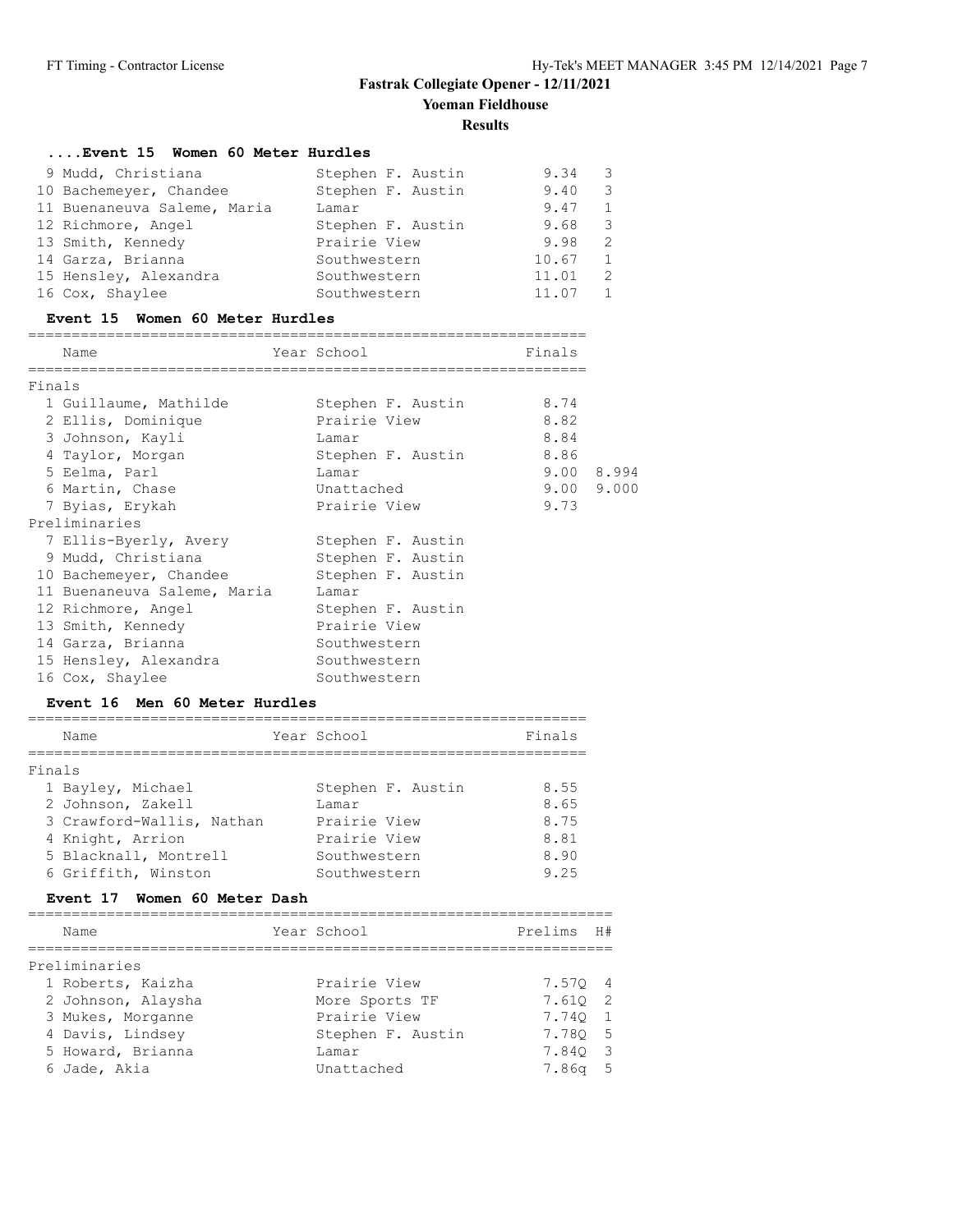| Event 17 Women 60 Meter Dash |                   |                   |                         |
|------------------------------|-------------------|-------------------|-------------------------|
| 7 Hardy, Tori                | Stephen F. Austin | 7.86g             | $\overline{\mathbf{3}}$ |
| 8 Giles, Asia                | Stephen F. Austin | 7.89 <sub>q</sub> | 2                       |
| 9 Lykes, Darnisha            | Prairie View      | 7.92              | 1                       |
| 10 Harris, Asjah             | Prairie View      | 7.99              | 3                       |
| 11 Kebbi, Kiana              | Our Lady of       | 8.03              | 2                       |
| 12 Mchenry, Larrisa          | Our Lady of       | $8.07$ 1          |                         |
| 13 Toledo, Alondra           | Our Lady of       | 8.15              | $\overline{4}$          |
| 14 Ellis, Dominique          | Prairie View      | $8.15 \t1$        |                         |
| 15 Roberts, Autumn           | Our Lady of       | 8.20              | $5^{\circ}$             |
| 16 Perry, Lauren             | Our Lady of       | 8.27              | 2                       |
| 17 Taylor, Wreagan           | Lamar             | 8.31 5            |                         |
| 18 Byias, Erykah             | Prairie View      | 8.46              | 2                       |
| 19 Smith, Kennedy            | Prairie View      | 8.49              | 3                       |
| 20 Mott, Shinyah             | Southwestern      | 8.53              | 1                       |
| 21 Cox, Shaylee              | Southwestern      | 8.94              | 5                       |

# **Event 17 Women 60 Meter Dash**

|        | Name                | Year School<br>======================== | Finals |
|--------|---------------------|-----------------------------------------|--------|
| Finals |                     |                                         |        |
|        | 1 Johnson, Alaysha  | More Sports TF                          | 7.53   |
|        | 2 Roberts, Kaizha   | Prairie View                            | 7.63   |
|        | 3 Mukes, Morganne   | Prairie View                            | 7.73   |
|        | 4 Howard, Brianna   | Lamar                                   | 7.83   |
|        | 5 Hardy, Tori       | Stephen F. Austin                       | 7.85   |
|        | 6 Davis, Lindsey    | Stephen F. Austin                       | 7.88   |
|        | 7 Jade, Akia        | Unattached                              | 7.89   |
|        | 8 Giles, Asia       | Stephen F. Austin                       | 7.95   |
|        | Preliminaries       |                                         |        |
|        | 9 Lykes, Darnisha   | Prairie View                            |        |
|        | 10 Harris, Asjah    | Prairie View                            |        |
|        | 11 Kebbi, Kiana     | Our Lady of                             |        |
|        | 12 Mchenry, Larrisa | Our Lady of                             |        |
|        | 13 Toledo, Alondra  | Our Lady of                             |        |
|        | 14 Ellis, Dominique | Prairie View                            |        |
|        | 15 Roberts, Autumn  | Our Lady of                             |        |
|        | 16 Perry, Lauren    | Our Lady of                             |        |
|        | 17 Taylor, Wreagan  | Lamar                                   |        |
|        | 18 Byias, Erykah    | Prairie View                            |        |
|        | 19 Smith, Kennedy   | Prairie View                            |        |
|        | 20 Mott, Shinyah    | Southwestern                            |        |
|        | 21 Cox, Shaylee     | Southwestern                            |        |

#### **Event 18 Men 60 Meter Dash**

| Name                                       | Year School                       | Prelims          | H#             |
|--------------------------------------------|-----------------------------------|------------------|----------------|
| 1 Harding, Joseph<br>2 Henderson, Nicholas | Stephen F. Austin<br>Southwestern | 6.8502<br>6.9003 |                |
| 3 Jackson, Charles                         | US Express Masters                | 6.940 4          |                |
| 4 Tate, Kenson                             | Lamar                             | 6.980 5          |                |
| 5 Gray, Demarviae                          | Unattached                        | 7.000            | - 6            |
| 6 willliams, Levance                       | Unattached                        | 7.010            | $\overline{1}$ |
| 7 Alvarez, Ramiro                          | Unattached                        | $6.99q$ 2        |                |
|                                            |                                   |                  |                |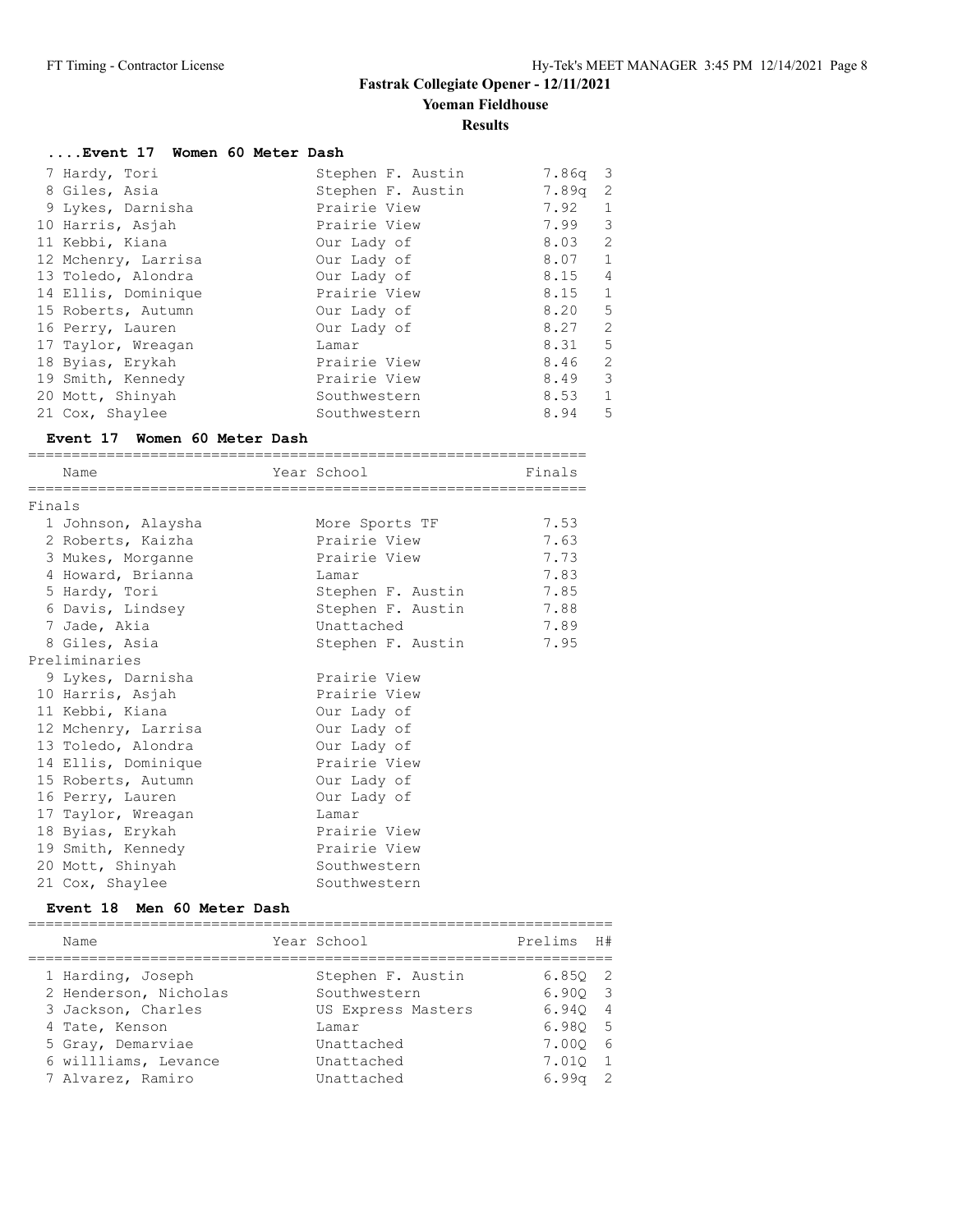### **....Event 18 Men 60 Meter Dash**

| 8 Williams, DeShawn    | 3D Athletics      | 7.01q | 2              |
|------------------------|-------------------|-------|----------------|
| 9 Orellana, Douglas    | Unattached        | 7.06  | 3              |
| 10 Erskine, Kortlon    | Stephen F. Austin | 7.06  | $\mathbf{1}$   |
| 11 Allen, Joshua       | Southwestern      | 7.07  | 5              |
| 11 Carter, Nazhir      | Prairie View      | 7.07  | 5              |
| 13 Orr, Dushon         | Stephen F. Austin | 7.07  | $\overline{4}$ |
| 14 Evbuomwan, Efosa    | Lamar             | 7.07  | 4              |
| 15 East, Trey          | Unattached        | 7.10  | 6              |
| 16 Collins, Grayson    | Shreveport S      | 7.13  | 3              |
| 17 Houston II, Anthony | Unattached        | 7.16  | $\overline{4}$ |
| 18 Mcdonnough, Cody    | Unat-Our Lad      | 7.18  | 2              |
| 19 Alford, Dylan       | Southwestern      | 7.19  | 4              |
| 20 Hope, Jayden        | Unattached        | 7.21  | $\mathbf{1}$   |
| 21 Love, Riley         | Prairie View      | 7.21  | 3              |
| 22 Levingston, Marvin  | Our Lady of       | 7.25  | 6              |
| 23 Similien, Ronald    | Unattached        | 7.30  | 2              |
| 24 Shaw-Watson, Jordan | Our Lady of       | 7.43  | $\mathbf{1}$   |
| 25 Proctor, Dante      | Lamar             | 7.46  | 5              |
| 25 Ngare, Jeffrey      | Unattached        | 7.46  | 3              |
| 27 Kaufman, Dylon      | Southwestern      | 7.47  | 2              |
| 28 Walker, Landon      | Unattached        | 7.50  | $\mathcal{S}$  |
| 29 Pierce, Karrington  | Southwestern      | 7.57  | 2              |
| 30 Yin, Junda          | Unattached        | 7.60  | 6              |
| 31 Gordon, Tamaj       | Our Lady of       | 7.63  | $\overline{4}$ |
| 32 Morris, Cameron     | Southwestern      | 7.70  | 6              |
| 33 Laster, Jaylen      | Southwestern      | 7.83  | 2              |
| 34 Quinn II, Jerry     | Unattached        | 9.01  | 5              |

#### **Event 18 Men 60 Meter Dash**

|        | Name<br>------------------- | Year School             | Finals |
|--------|-----------------------------|-------------------------|--------|
| Finals |                             |                         |        |
|        | 1 Henderson, Nicholas       | Southwestern            | 6.83   |
|        | 2 Harding, Joseph           | Stephen F. Austin       | 6.84   |
|        | 3 Jackson, Charles          | US Express Masters 6.87 |        |
|        | 4 Tate, Kenson              | Lamar                   | 6.91   |
|        | 5 Gray, Demarviae           | Unattached              | 6.94   |
|        | 6 Alvarez, Ramiro           | Unattached              | 6.95   |
|        | 7 Williams, DeShawn         | 3D Athletics            | 7.08   |
|        | Preliminaries               |                         |        |
|        | 6 willliams, Levance        | Unattached              |        |
|        | 9 Orellana, Douglas         | Unattached              |        |
|        | 10 Erskine, Kortlon         | Stephen F. Austin       |        |
|        | 11 Allen, Joshua            | Southwestern            |        |
|        | 11 Carter, Nazhir           | Prairie View            |        |
|        | 13 Orr, Dushon              | Stephen F. Austin       |        |
|        | 14 Evbuomwan, Efosa         | Lamar                   |        |
|        | 15 East, Trey               | Unattached              |        |
|        | 16 Collins, Grayson         | Shreveport S            |        |
|        | 17 Houston II, Anthony      | Unattached              |        |
|        | 18 Mcdonnough, Cody         | Unat-Our Lad            |        |
|        | 19 Alford, Dylan            | Southwestern            |        |
|        | 20 Hope, Jayden             | Unattached              |        |
|        | 21 Love, Riley              | Prairie View            |        |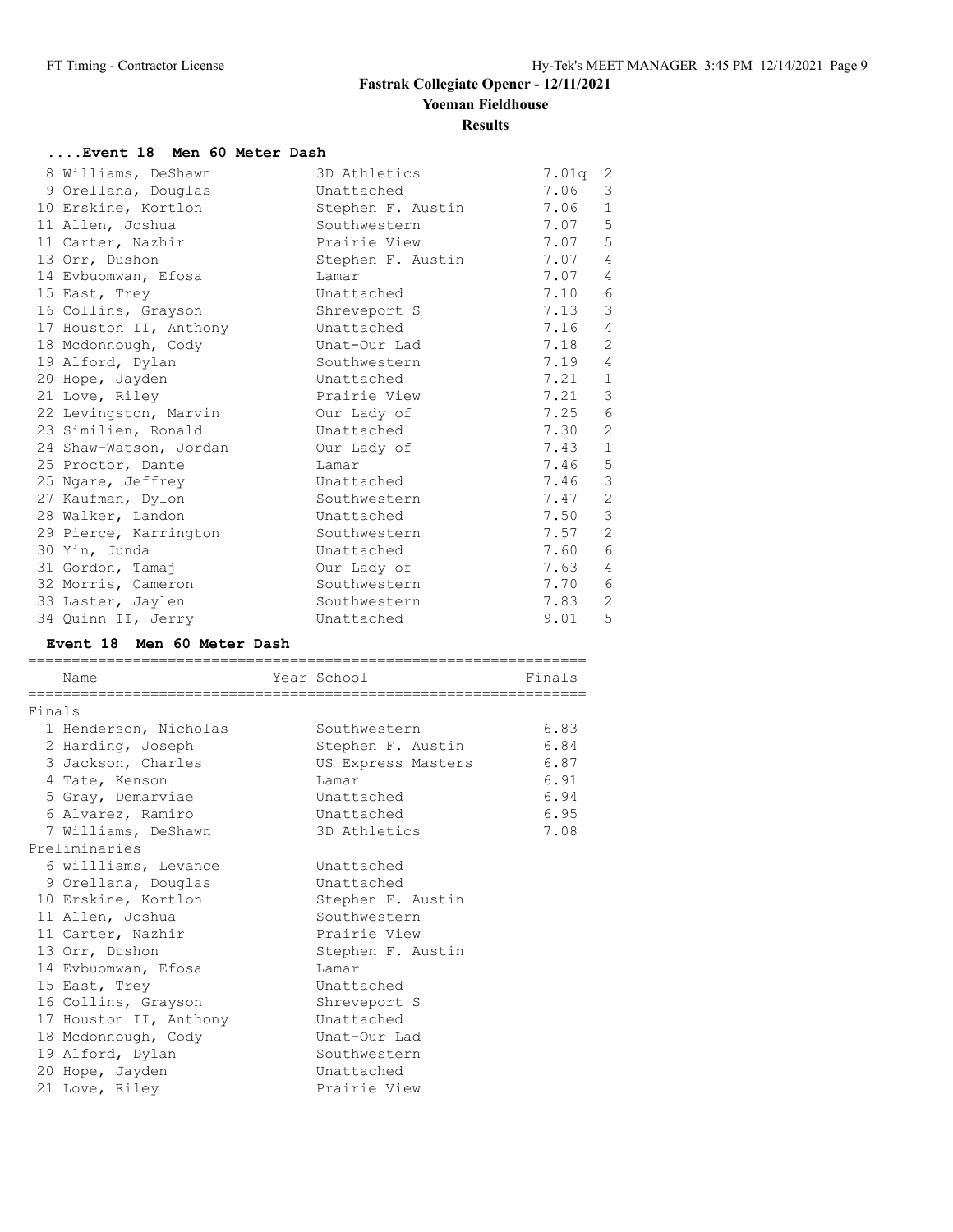#### **Yoeman Fieldhouse**

#### **Results**

## **....Event 18 Men 60 Meter Dash**

| 22 Levingston, Marvin  | Our Lady of  |
|------------------------|--------------|
| 23 Similien, Ronald    | Unattached   |
| 24 Shaw-Watson, Jordan | Our Lady of  |
| 25 Proctor, Dante      | Lamar        |
| 25 Ngare, Jeffrey      | Unattached   |
| 27 Kaufman, Dylon      | Southwestern |
| 28 Walker, Landon      | Unattached   |
| 29 Pierce, Karrington  | Southwestern |
| 30 Yin, Junda          | Unattached   |
| 31 Gordon, Tamaj       | Our Lady of  |
| 32 Morris, Cameron     | Southwestern |
| 33 Laster, Jaylen      | Southwestern |
| 34 Ouinn II, Jerry     | Unattached   |

### **Event 19 Women 400 Meter Dash**

|        | Name                       | Year School       | Finals  | H#            |
|--------|----------------------------|-------------------|---------|---------------|
| Finals |                            |                   |         |               |
|        | 1 Sabir, Jada              | Prairie View      | 58.34   | $\mathcal{P}$ |
|        | 2 Sabir, Jade              | Prairie View      | 59.65   | 2             |
|        | 3 Anderson, Savoria        | Prairie View      | 59.93   | $\mathcal{L}$ |
|        | 4 Bachemeyer, Chandee      | Stephen F. Austin | 1:03.52 | 1             |
|        | 5 Creech, Savannah         | Science & Arts    | 1:04.03 | $\mathcal{L}$ |
|        | 6 Guerrero, Roxanna        | Our Lady of       | 1:04.44 | $\mathbf{1}$  |
|        | 7 Mollinedo, Karla         | Unattached        | 1:07.31 | 1             |
|        | 8 Johnson-Harris, KeZeagia | Unattached        | 1:19.73 |               |

## **Event 20 Men 400 Meter Dash**

| Name                | Year School    | Finals  | H#             |
|---------------------|----------------|---------|----------------|
| 1 Cobbs, Damon      | Prairie View   | 49.59   | 5              |
| 2 Thomas, Tomlee    | Unattached     | 50.85   | 5              |
| 3 Parsee, Camdyn    | Prairie View   | 51.32   | 2              |
| 4 Green, Wyatt      | Team Green     | 51.79   | 5              |
| 5 Collins, R'Kel    | Lamar          | 52.56   | $\mathbf{2}$   |
| 6 Lane, Robine      | Lamar          | 52.72   | $\mathbf{2}$   |
| 7 Smith, Amarien    | Unattached     | 53.05 3 |                |
| 8 Alvarado, Anthony | Our Lady of    | 53.07   | $\mathbf{1}$   |
| 9 Chretien, Cameron | Lamar          | 53.58   | 4              |
| 10 Similien, Ronald | Unattached     | 53.88   | $\mathbf{1}$   |
| 11 Keller, Brayden  | Science & Arts | 53.91   | $\overline{4}$ |
| 12 Hoofard, Ashton  | Science & Arts | 53.99   | 3              |
| 13 Montes, Cristian | Unattached     | 54.14   | $\mathbf{1}$   |
| 14 Crowder, Max     | Unattached     | 54.44   | $\mathbf{1}$   |
| 15 Poole, Glendon   | Science & Arts | 54.53   | 4              |
| 16 Hope, Jayden     | Unattached     | 55.57   | 3              |
| 17 Conkling, Brock  | Science & Arts | 55.67   | 4              |

## **Event 21 Women 800 Meter Run**

| Name           |  | Year School  | Finals  |
|----------------|--|--------------|---------|
|                |  |              |         |
| 1 Elrod, Jalen |  | Prairie View | 2:22.59 |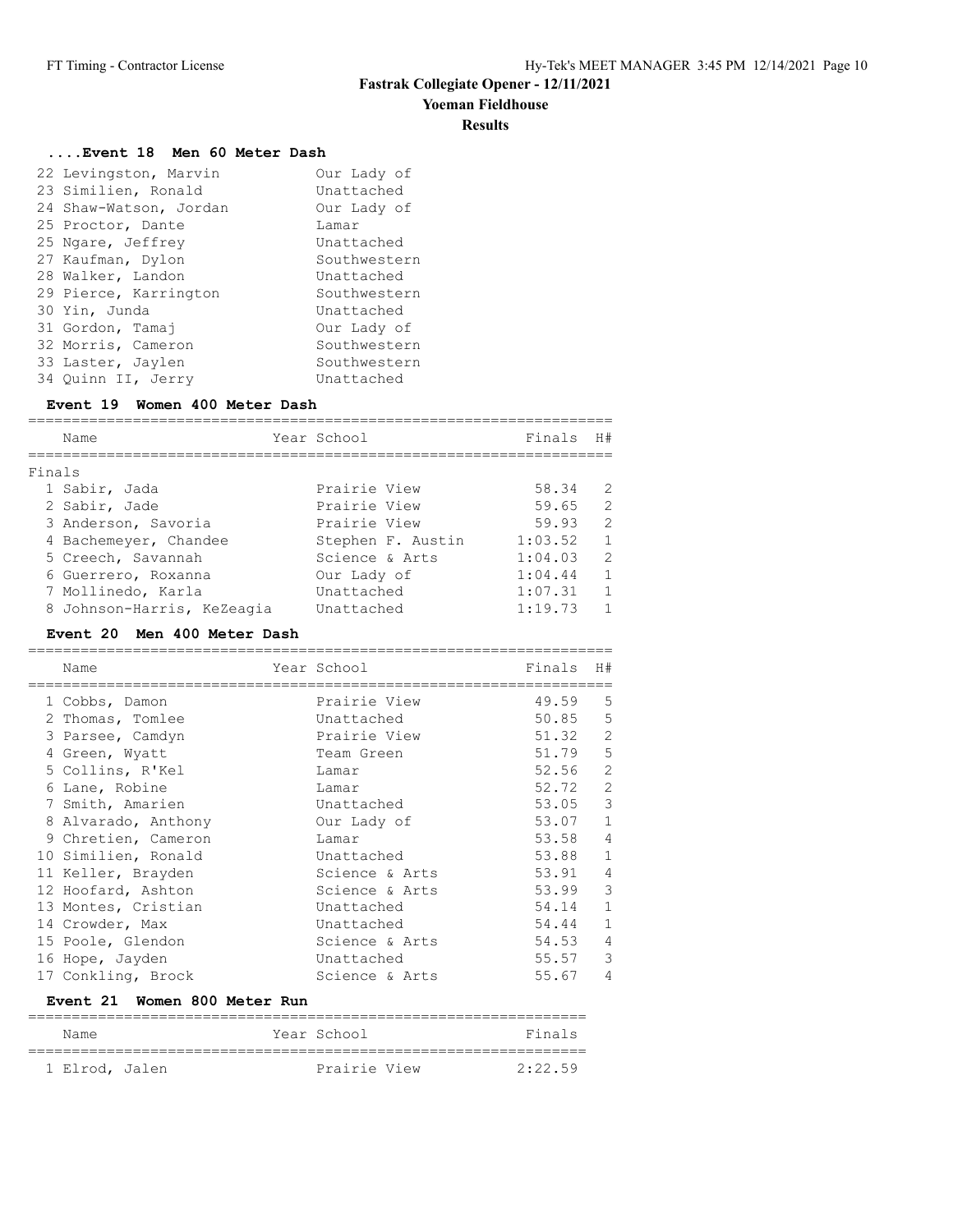**Results**

#### **....Event 21 Women 800 Meter Run**

2 Sigala, Gabrielle Our Lady of 3:10.70

#### **Event 22 Men 800 Meter Run**

| Name                   | Year School  | Finals  | H#            |
|------------------------|--------------|---------|---------------|
| 1 Molina, Samuel       | Southwestern | 2:01.92 | 2             |
| 2 Gonzales, Joseph     | Our Lady of  | 2:02.22 | 1             |
| 3 Ramirez, Hendrick    | Our Lady of  | 2:03.14 | 1             |
| 4 Rodriquez, Nathaniel | Our Lady of  | 2:03.62 | $\mathbf{1}$  |
| 5 Alfred, Avery        | Southwestern | 2:06.55 | $\mathcal{L}$ |
| 6 Thornton, Zane       | Unattached   | 2:06.97 | 2             |
| 7 Hernandez, JC        | Our Lady of  | 2:08.04 | 1             |
| 8 Gonzalez, John       | Southwestern | 2:08.33 | 1             |
| 9 Dean, Travis         | Unattached   | 2:09.09 | 1             |
| 10 Davila, Chris       | Our Lady of  | 2:13.36 |               |

#### **Event 23 Women 3000 Meter Run**

| Name                 | Year School  | Finals   |
|----------------------|--------------|----------|
| 1 Austridge, Yasmin  | Lamar        | 10:07.40 |
| 2 Sifuentes, Nadia   | Our Lady of  | 10:42.67 |
| 3 Mims, Mykayla      | Lamar        | 11:05.22 |
| 4 Davis, Naomi       | Prairie View | 11:10.43 |
| 5 Ayala, Jazaline    | Lamar        | 11:56.04 |
| 6 Broussard, Lindsey | Our Lady of  | 12:17.89 |

### **Event 24 Men 3000 Meter Run**

| Name                   | Year School  | Finals   |
|------------------------|--------------|----------|
|                        |              |          |
| 1 Wheeler, George      | Lamar        | 8:14.99  |
| 2 Peveto, Eli          | Lamar        | 8:21.75  |
| 3 Halford, Harry       | Lamar        | 8:26.12  |
| 4 Neary, Declan        | Lamar        | 8:37.47  |
| 5 Zarate, Jose         | Our Lady of  | 8:46.81  |
| 6 Lantau, Brandon      | Lamar        | 9:04.50  |
| 7 Rios, Robert         | Our Lady of  | 9:16.20  |
| 8 Martinez, Isaac      | Our Lady of  | 9:26.18  |
| 9 Moran, Diego         | Our Lady of  | 9:37.25  |
| 10 Puente, Hector      | Our Lady of  | 9:45.66  |
| 11 Bustamante, Antonio | Our Lady of  | 10:05.67 |
| 12 Saine, John         | Southwestern | 10:30.44 |

#### **Event 25 Women 200 Meter Dash**

=================================================================== Name Year School Finals H# =================================================================== 1 Burch, Cayla Stephen F. Austin 24.32 6 2 Howard, Brianna Lamar 24.97 5 3 Porter, Sydne Lamar 25.01 6 4 Sabir, Jada Prairie View 25.15 6 5 Giles, Asia Stephen F. Austin 25.25 5 6 Sabir, Jade Prairie View 25.32 4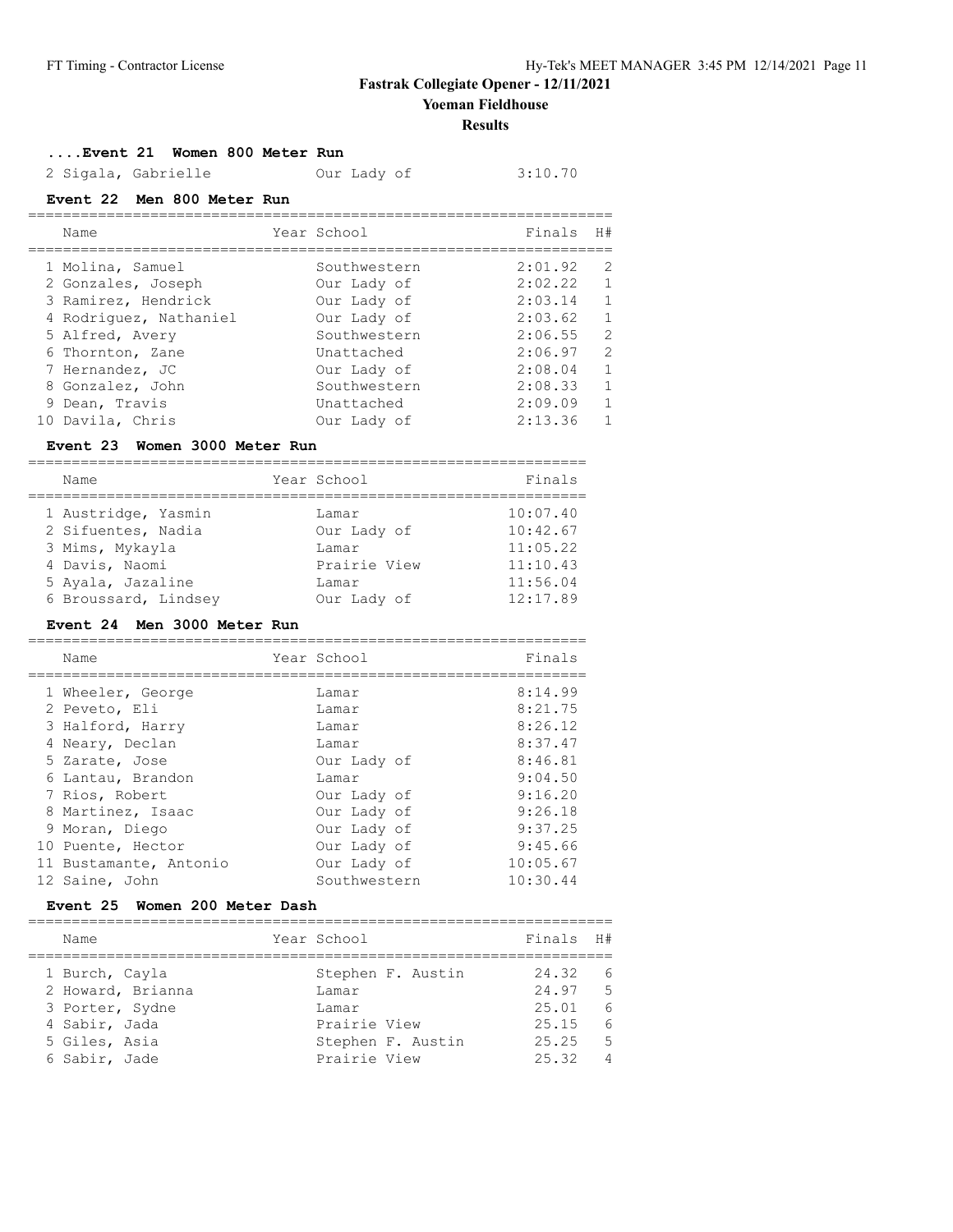### **....Event 25 Women 200 Meter Dash**

| 7 Young, Courtney     | Stephen F. Austin | 25.56 | $\mathbf{1}$   |
|-----------------------|-------------------|-------|----------------|
| 8 Outing, Faith       | Lamar             | 25.60 | 5              |
| 9 Lykes, Darnisha     | Prairie View      | 25.77 | $\overline{4}$ |
| 10 Rodriquez, Chloe   | Lamar             | 25.99 | 2              |
| 11 Odunlami, Adebola  | Lamar             | 26.26 | $\overline{4}$ |
| 12 Bluntson, Cheyanne | Southwestern      | 26.37 | 3              |
| 13 Perry, Lauren      | Our Lady of       | 26.68 | 3              |
| 14 Mchenry, Larrisa   | Our Lady of       | 26.90 | 3              |
| 15 Guerrero, Roxanna  | Our Lady of       | 27.02 | 2              |
| 16 Parker, Makhayla   | Our Lady of       | 28.03 | $\mathbf{1}$   |
| 17 Hensley, Alexandra | Southwestern      | 30.57 | $\mathbf{1}$   |
| 18 Garza, Brianna     | Southwestern      | 30.78 | $\mathcal{L}$  |

#### **Event 26 Men 200 Meter Dash**

| ==========<br>Name    | ;========================<br>Year School | Finals | H#             |
|-----------------------|------------------------------------------|--------|----------------|
| 1 East, Trey          | Unattached                               | 21.82  | 11             |
| 2 Williams, DeShawn   | 3D Athletics                             | 21.97  | 10             |
| 3 Jackson, Charles    | US Express Masters                       | 22.08  | - 8            |
| 4 Slaughter, Webster  | Lamar                                    | 22.09  | 9              |
| 5 Henderson, Nicholas | Southwestern                             | 22.17  | 11             |
| 6 Pate, Nasir         | Prairie View                             | 22.42  | 9              |
| 7 Evbuomwan, Efosa    | Lamar                                    | 22.44  | 8              |
| 8 Thomas, Tomlee      | Unattached                               | 22.53  | 10             |
| 9 Allen, Joshua       | Southwestern                             | 22.68  | 7              |
| 10 Mcdonnough, Cody   | Unat-Our Lad                             | 22.68  | 8              |
| 11 McFadden, Brandon  | Prairie View                             | 22.69  | $\mathbf{1}$   |
| 12 Brogger, Cole      | Lamar                                    | 22.75  | 5              |
| 13 Orellana, Douglas  | Unattached                               | 22.82  | 9              |
| 14 Roberts, Jaylon    | Lamar                                    | 22.88  | 7              |
| 15 Bragg, Connor      | Stephen F. Austin                        | 22.94  | $\mathbf{1}$   |
| 16 Holmes, Cinceir    | Prairie View                             | 23.01  | 10             |
| 17 Terry, Clayton     | Prairie View                             | 23.15  | 7              |
| 18 Carter, Nazhir     | Prairie View                             | 23.21  | $\mathbf{1}$   |
| 19 Levingston, Marvin | Our Lady of                              | 23.23  | 5              |
| 20 Kaufman, Dylon     | Southwestern                             | 23.29  | $\overline{2}$ |
| 21 Alford, Dylan      | Southwestern                             | 23.29  | 6              |
| 22 Sanders, Omari     | Prairie View                             | 23.49  | 3              |
| 23 Love, Riley        | Prairie View                             | 23.52  | $\mathbf{1}$   |
| 24 Crowder, Max       | Unattached                               | 23.63  | $\overline{4}$ |
| 25 Smith, Amarien     | Unattached                               | 23.63  | 3              |
| 26 Walker, Landon     | Unattached                               | 23.99  | $\mathcal{S}$  |
| 27 Montes, Cristian   | Unattached                               | 24.01  | $\overline{2}$ |
| 28 Yin, Junda         | Unattached                               | 24.42  | $\mathcal{E}$  |
| 29 Laster, Jaylen     | Southwestern                             | 24.50  | $\overline{4}$ |
| 30 Alvarado, Anthony  | Our Lady of                              | 24.54  | 5              |
| 31 Pullins, Joshua    | Southwestern                             | 24.67  | $\overline{4}$ |
| 32 Raven, Brian       | Lamar                                    | 24.96  | $\overline{4}$ |
| 33 Mccarty, Remario   | Science & Arts                           | 24.98  | 6              |
| 34 Morris, Cameron    | Southwestern                             | 25.84  | 3              |
| -- Phillips, Antonio  | Science & Arts                           | DNF    | 11             |